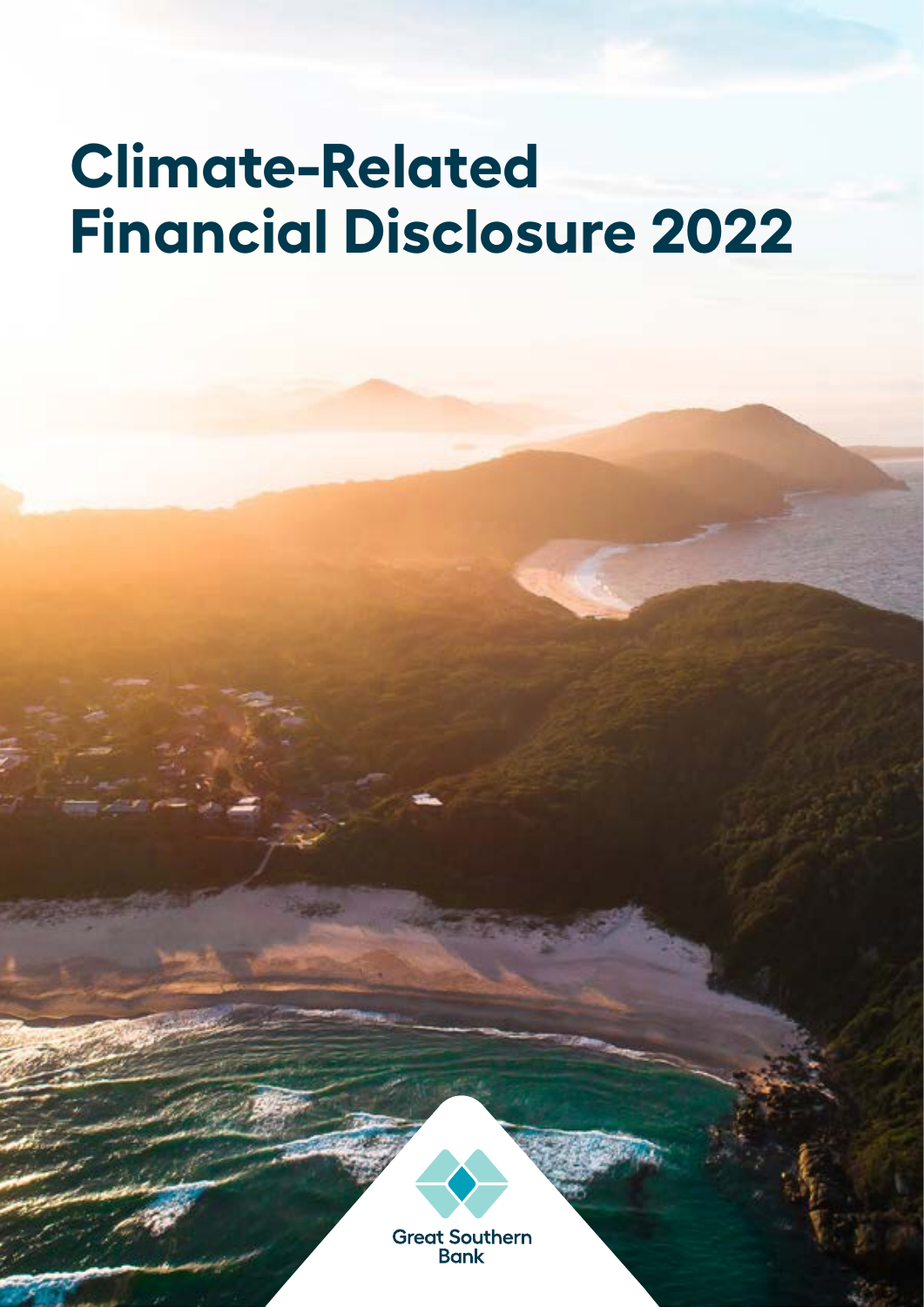### Great Southern Bank's Climate Change Commitments

At Great Southern Bank, we understand that climate change is one of the most significant challenges of our time. We support the goal of the United Nations Climate Change Paris Agreement to limit global warming to well below 2 degrees Celsius this century and achieve their goal of net zero emissions by 2050.

Climate change is a global issue, and we all need to be part of the solution. We are committed to reducing our greenhouse gas (GHG) emissions, and preparing for the physical and economic impacts of climate change on our business and community. This includes managing our investment and lending activities to align with the necessary transition to a net zero emissions economy.

### **Why do we need to act on climate change?**

Our customers, communities and other stakeholders increasingly expect greater engagement and action from companies, including banks, on sustainability issues. This, in turn, is driving changes in regulation and supervisory expectations of banks.

We're already acting to limit our impact on the changing climate. Great Southern Bank became certified carbon neutral in 2021 and does not directly invest in or have lending exposure relating to fossil fuel extraction or fossil fuel energy production. We are also conscious that the changing climate could impact the wellbeing and prosperity of our communities, including our customers' ability to own and maintain a home.

Building team capability to better understand and drive our response in this fast-changing area is also important to us. Climate change briefing sessions have been held across the senior leadership team to drive a greater understanding of our own carbon impact on the climate, and the physical risks we've so far identified. This work has been done in partnership with Ndevr Environmental, who have supported our direct and indirect emissions evaluation and Climate Action Plan development. CoreLogic conducted the analysis, partnering with Munich Re to consider the physical climate risks to our mortgage portfolio. This included analysing different future climate scenarios and at fixed points in time. More information on these activities is provided in later sections of this report

### **Why does a bank need a view on climate change?**

Our approach to climate change aligns closely with our strategic purpose of helping all Australians own their own home. After all, a house may not feel like a home without a safe environment and thriving community around it. This position also aligns with the expectations of our customers, employees, and regulators, all of whom are increasingly demanding greater action in this space.

We keep informed on regulatory and policy activities and engage in industry-wide discussions on climate-related matters, including through our membership of Australia's Customer Owned Banking Association (COBA) and the Business Council of Co-operatives and Mutuals (BCCM).

As Australia's largest customer-owned bank, we believe it is important that we clearly demonstrate the steps we are taking on climate-related matters. To this end, we are following the recommendations made by the Taskforce on Climate-related Financial Disclosures (TCFD) to help capture and demonstrate our approach.

#### **What is the TCFD and how does it help us?**

The Taskforce on Climate-related Financial Disclosures (TCFD) is an organisation created by the Financial Stability Board, an international body that monitors the global financial system and makes recommendations to promote financial stability.

The TCFD was given the important task of developing a framework for reporting on climate change which could be used by investors, lenders and insurers. Since the release of the TCFD's recommendations in 2017, many listed companies across a multitude of sectors have used the TCFD framework to communicate how climate change is expected to impact their business and how they are preparing to optimise their financial and strategic positions. The TCFD framework includes four key areas -Governance, Strategy,

Risk Management and Metrics and Targets.

Great Southern Bank first used the TCFD framework and its guidelines in 2022, helping to gather valuable information to assist in our approach to climate change management and in the development and implementation of a plan to act on identified focus areas.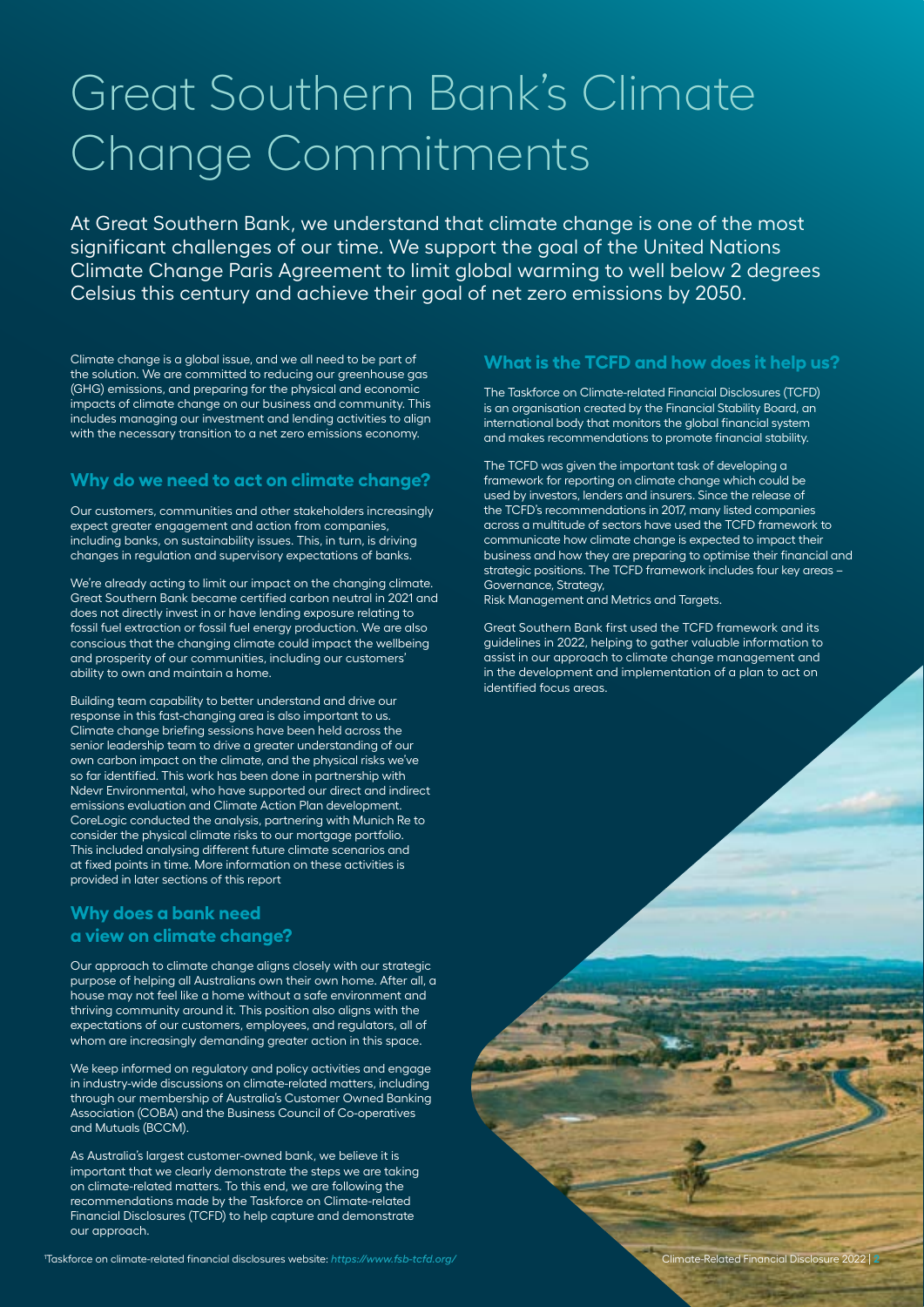### Governance

### **Board oversight**

The Board has oversight of the climate-related risks within our business and our responses, supported by the Board Risk Committee. The Board receives half yearly reports from management on key strategic and financial risks and the actions the bank is taking or intends to respond. Climate-related risks and opportunities are addressed, as appropriate, within this framework.

In June FY21, the Board endorsed our inaugural sustainability strategy, 'Forever Home.' This strategy outlines how the bank will contribute to the Australian sustainable development agenda and prioritise actions across environmental, social, and governance (ESG) areas, including those related to climate change. It is outlined in our *[Annual Report](https://www.greatsouthernbank.com.au/__data/assets/pdf_file/0026/437723/CA1620148_AR_2021_WEB_211007.pdf)* page 6.

### **Executive Team management**

Great Southern Bank's CEO and Executive Team are accountable for the actions and commitments we are taking and will continue to take to embed climate change into our risk management, business strategy, planning and budgeting processes. Emerging risks related to climate change are monitored by the Executive Committee (EXCO) and Enterprise Risk Committee (ERCO), with material issues and relevant decision-making around required changes escalated to the Board Risk Committee.

The Chief Customer Officer and Chief Risk Officer champion the review and implementation of the recommendations of the TCFD and will oversee Great Southern Bank's forthcoming Climate Action Plan. This plan will detail our commitments and actions to manage climate change, including building upon our FY21 certification as a carbon neutral organisation under the Australian Government's Climate Active Program.

### **External expert support**

Great Southern Bank engages external experts, as required, to support the upskilling of key team members who are involved in the delivery of its climate-related work and activities. This includes the provision of additional training in FY22, and ongoing access to current information, case studies, forecasts and other updates on climate science, climate risk identification and management, and local and international policy developments.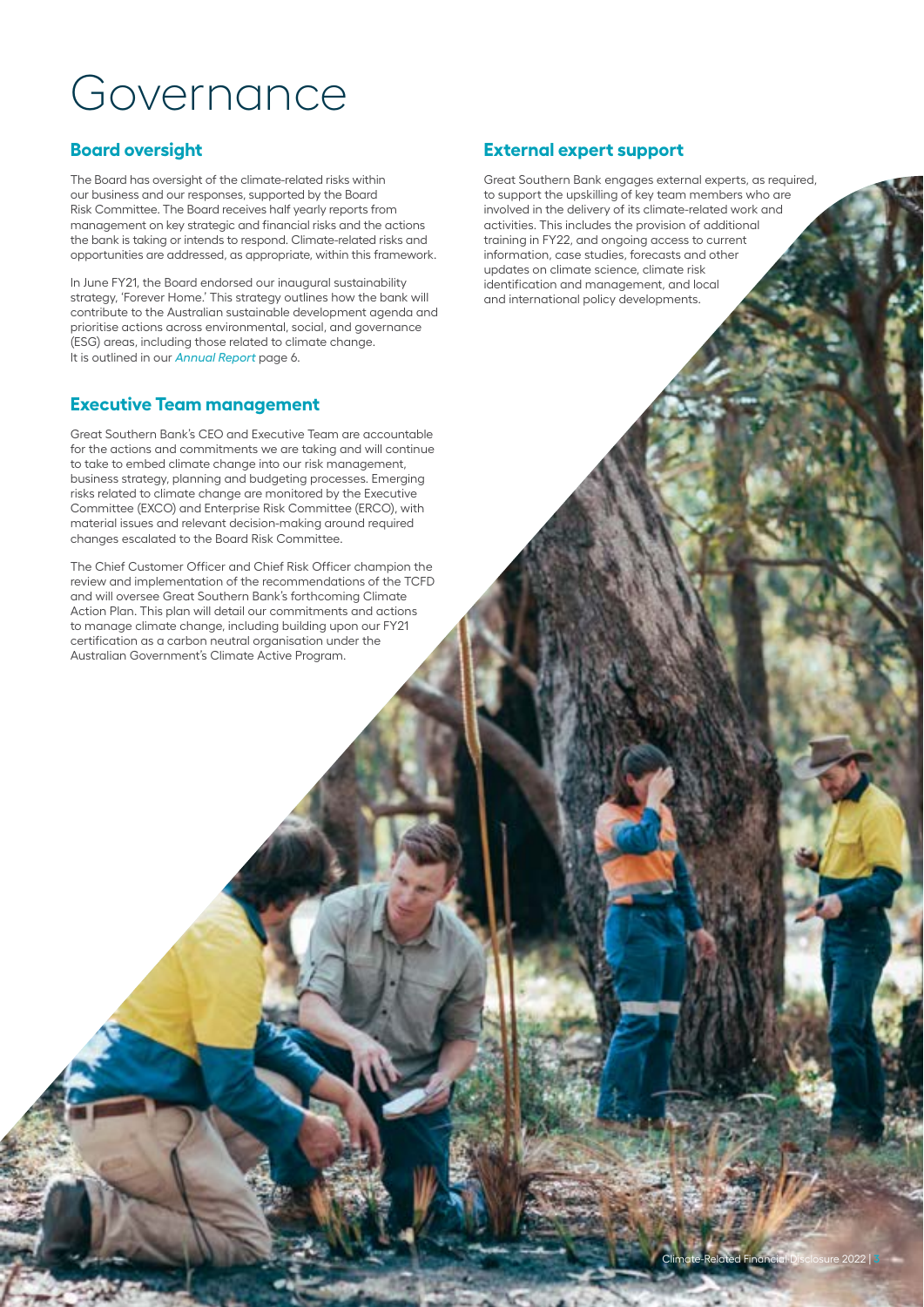## **Strategy**

Climate change poses both risks and opportunities for us at Great Southern Bank. We are continuously gathering and assessing climate-related financial information to ensure we make well-informed and evidence-based strategic decisions for the bank, our customers, and the community at large. The investment we have made towards achieving carbon neutrality and decisions to not directly invest in or lend to fossil fuel extraction activities are examples of strategic actions we have taken so far to build our resilience to climate change.

### **Managing our physical risks**

Residential mortgages are the largest asset on our balance sheet. Homes are often an intergenerational asset, with an average investment period of 30 years. This naturally increases their direct exposure to the physical risks of climate change, such as floods, bushfires and storms. All of these severe weather events are expected to grow in frequency and intensity as the earth warms.

In June 2021, Great Southern Bank completed an initial assessment of the physical risks associated with its residential mortgage portfolio as at 31 March 2021. This work, carried out in partnership with CoreLogic and Munich Re, provides a valuable baseline as we seek to measure and manage the future impacts of climate change on our business, our customers and communities. The approach also incorporated guidance from the Climate Measurement Standards Initiative<sup>2</sup> for Australian banks, general insurers, and asset owners.

To date, we have assessed the impacts of natural hazards upon our mortgage portfolio across three climate change scenarios to 2030, 2050 and 2100. These were developed by the Intergovernmental Panel on Climate Change (IPCC) and represent potential emission pathways called Representative Concentration Pathways (RCPs).

The three RCPs we used in our assessments were:

- RCP2.6: Efforts to curb emissions are rapid and successful, aligned with a likely maximum global temperature increase of 2°C by the end of the century.
- RCP4.5: Efforts to curb emissions are slower and moderately successful, aligned with a likely maximum global temperature increase between 2°C, and 3°C, by the end of the century.
- RCP8.5: Efforts to curb emissions are largely unsuccessful, aligned with a likely maximum global temperature increase of 5°C by the end of the century.

This scenario-based modelling found that the most material threat to the bank's current home loan portfolio came from river flood with 5% of security properties considered at very high risk, followed by flash flooding and storm surges. See images on page 5. When future climate scenarios are applied, there was minimal shift in the risk profile.

The analysis will be reviewed again in the future but, at this stage, did not reveal significant differences in the risk profile between the three scenarios. The Senior Leadership has now begun working through these findings to understand and use the information to inform the development of our climate action plan.

### **Managing our transition risks**

We are also considering our approach and assessment of risks and opportunities associated with the economic and social transition to a low carbon economy ('transition' risks).

We are proud to be one of the first banks in Australia to report using the Partnership for Carbon Accounting Financials (PCAF)3 framework. PCAF is an industry-led global partnership of financial institutions working in collaboration to develop and implement a consistent approach to measure and disclose GHG emissions associated with the sector's investments and lending activities.

Using the PCAF accounting approach, we have begun measuring the GHG emissions of our lending and investment portfolio and are in the process of developing responses to the findings. Results of this analysis are provided in the Metrics and Targets section of this report, and we intend to continue reporting on these emissions.

2 Climate Measurement Standards Initiative website: *<https://www.cmsi.org.au/>* 3 Partnership for Carbon Accounting Financials website: *<https://carbonaccountingfinancials.com>*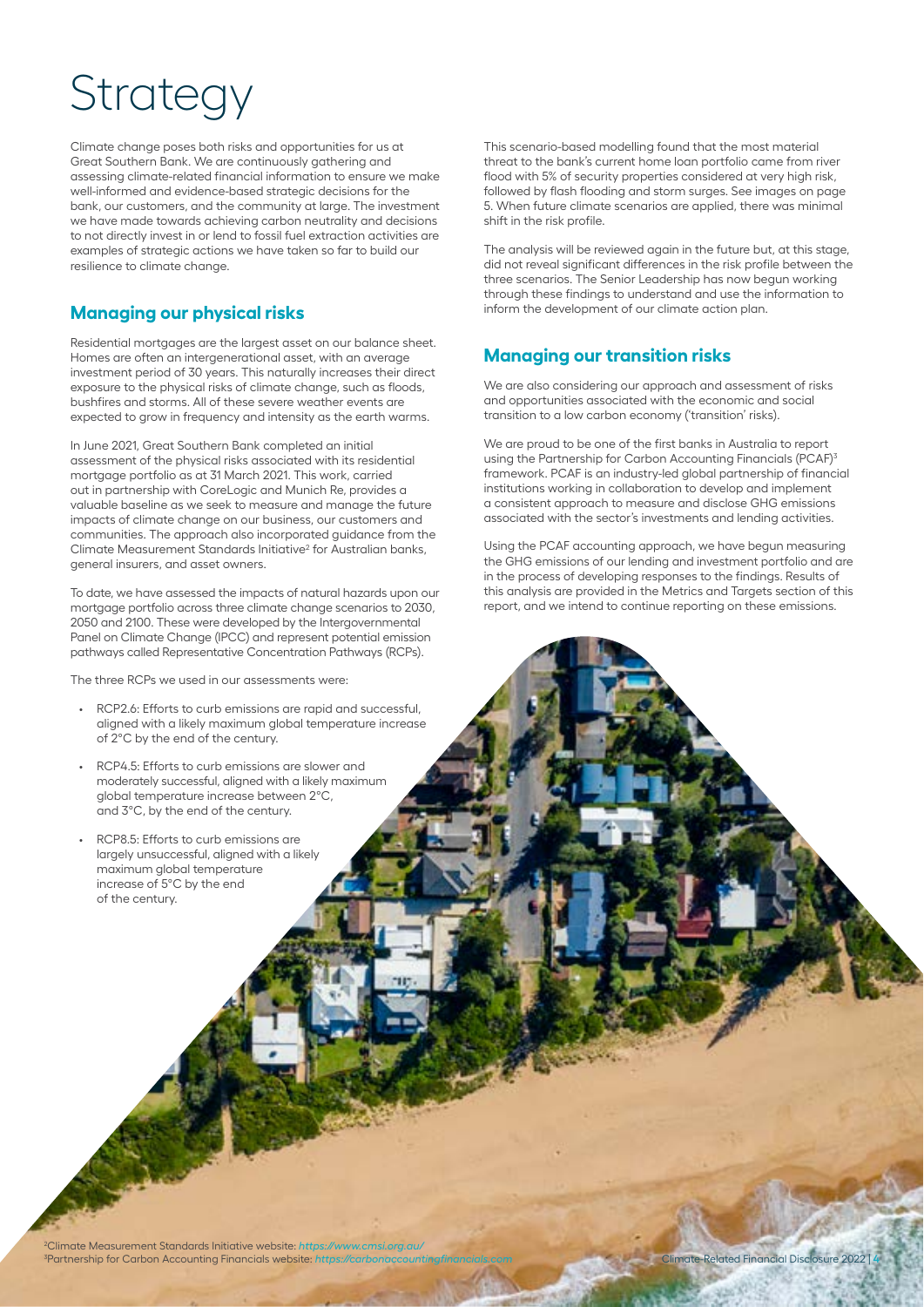### **Natural Hazard impacts**

Flash floods and river floods were identified as natural hazards most likely to affect our residential mortgage portfolio. These risks have been identified across large geographic areas suggesting the risk from a single natural hazard event would be less than the overall portfolio risk identified.

The exposure to river flooding and flash flooding across the bank's three largest markets of Sydney, Melbourne and Brisbane are shown, with the most material threat to a large-scale flash flood across the Greater Brisbane region. There is opportunity for Great Southern Bank to consider how best to support customers in these areas to secure their homes from such events.

### **River flood**



Melbourne Brisbane



**Sydney**

**Melbourne**

**Brisbane**

### **Flash flood**

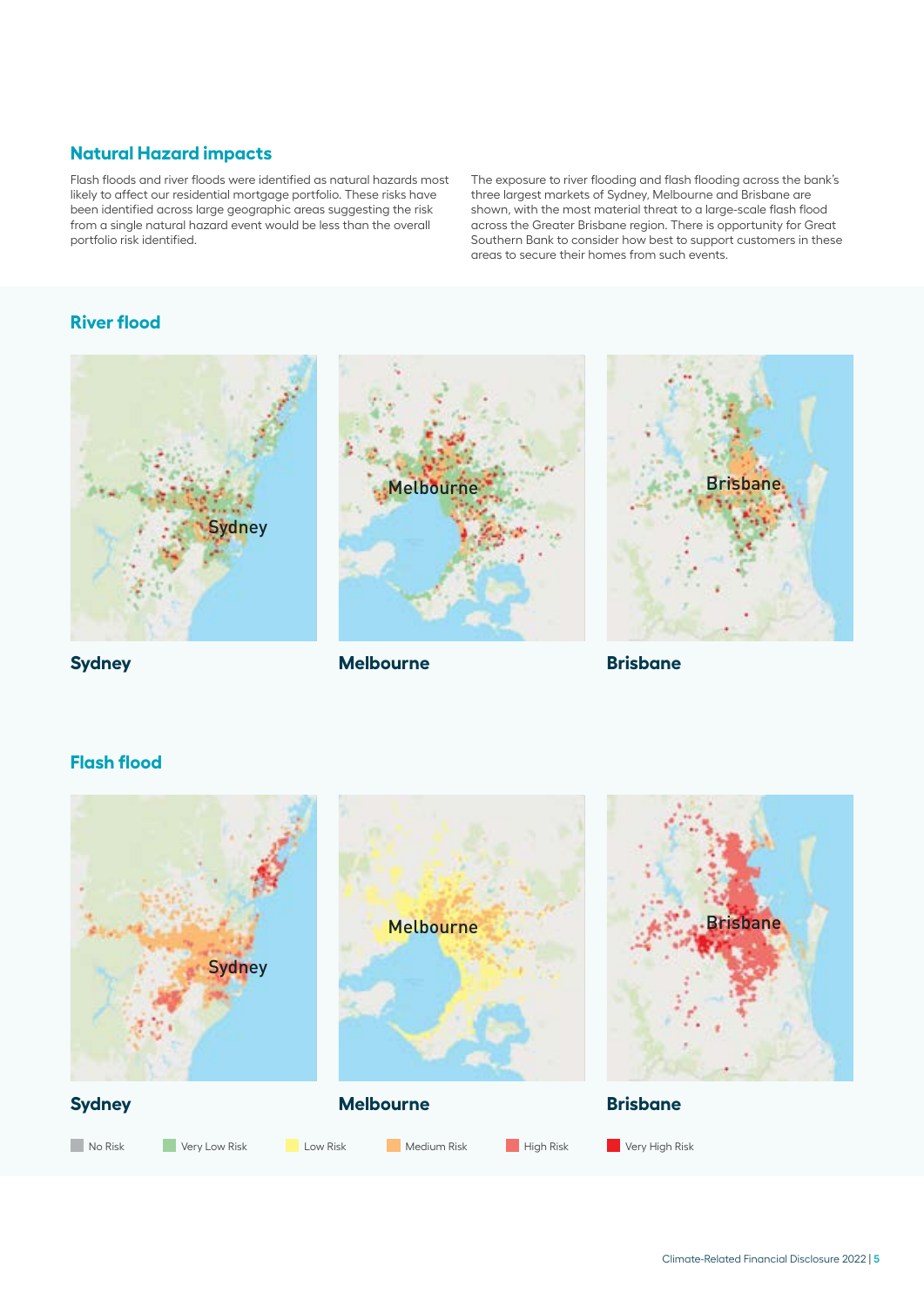### Risk Management

### **Our evolution on managing climate change risks**

Great Southern Bank's Risk Management Framework governs the identification, management, control and monitoring of all risks, including those associated with climate change. The framework includes understanding climate-related risks to the bank and our customers' ability to own and retain a home.

Climate risk is considered in Great Southern Bank's risk management approach, and we are developing active risk management practices for broader integration across our business, including in our strategic plans, policies and learning and development. This also includes working with industry to better identify, understand and develop good practices.

Climate change is not specifically included in our residential lending risk assessments; however property valuation reports do include consideration of broader environmental factors including flood or bushfire threats. We don't have a large business banking portfolio and have no direct exposures to agriculture, fossil fuels or nuclear power.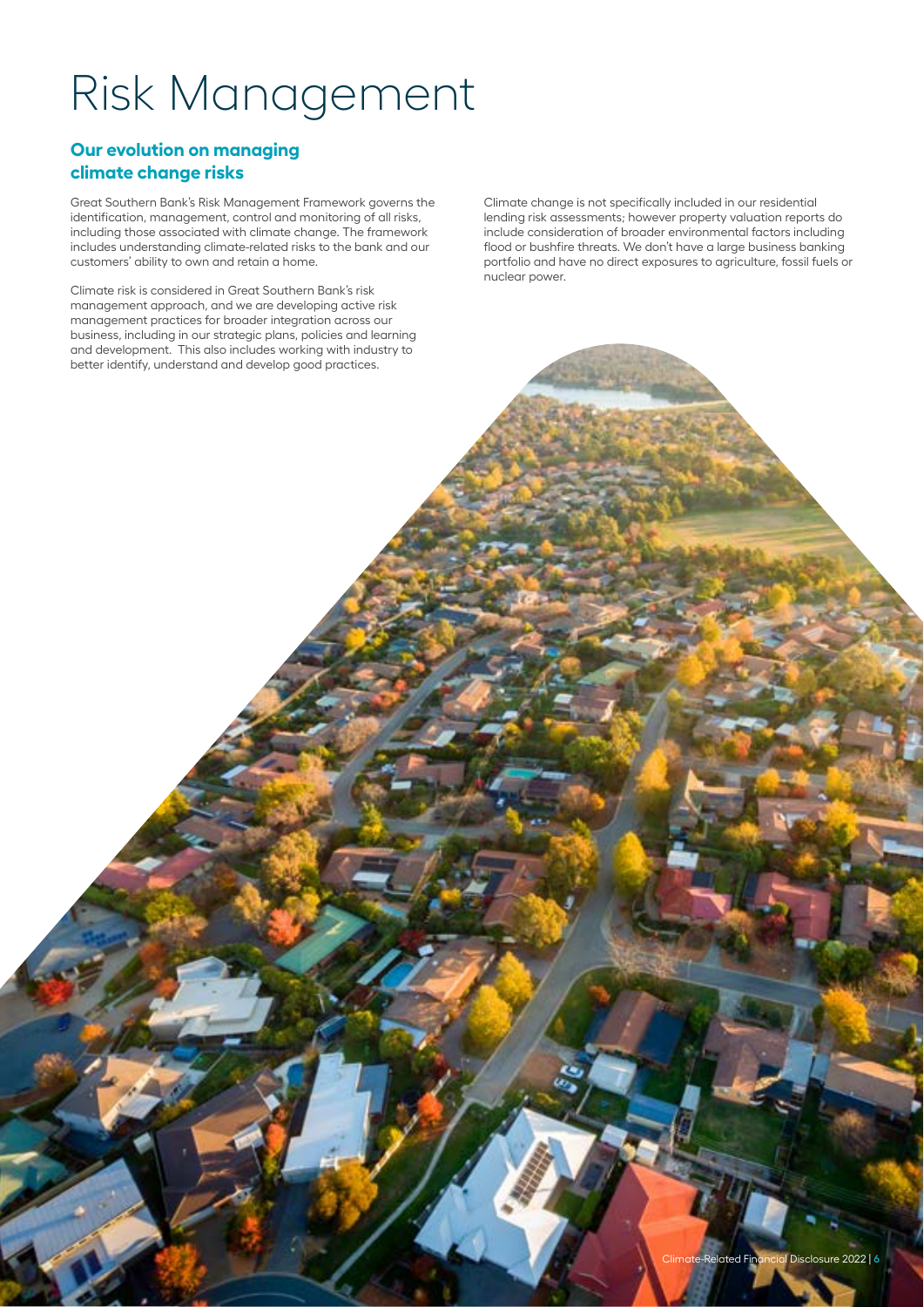### Metrics and Targets

We believe disclosure and transparency around the impacts of climate change are critical. As well as declaring all our direct impacts on climate change, Great Southern Bank is using carbon accounting methodology to measure indirect impacts.

This year, Great Southern Bank assessed its own direct (scope 1) and indirect (scope 2 and 3) emissions. We are now in the process of working through this information to determine if and how it can shape our services to customers into the future to reduce the GHG emissions across our entire value chain, including emissions from our lending and investments.

### **Measuring the direct and indirect impacts on climate change**

Operational Greenhouse Gas Emissions and Resource Consumption

| <b>Operational GHG Emissions 1:2</b>                            | <b>FY21</b> | <b>FY203</b> |
|-----------------------------------------------------------------|-------------|--------------|
| Scope 1 <sup>4</sup>                                            | 87          | 95           |
| Scope 2                                                         | 1,019       | 1,225        |
| Scope 3                                                         | 6,020       | 5,860        |
| Gross GHG emissions (t CO <sub>2</sub> -e)                      | 7,126       | 7,180        |
| Offsets retired                                                 | 7,676       |              |
| Total net GHG emissions (t $CO2-e$ ) <sup>5</sup>               | $-550$      | 7,180        |
|                                                                 |             |              |
| Gross GHG emissions per FTE <sup>6</sup> (t CO <sub>2</sub> -e) | 5.09        | 6.22         |
|                                                                 |             |              |
| Fleet fuel (kl)                                                 | 39          | 41           |
| Electricity in offices (MWh)                                    | 509         | 350          |
| Electricity in branches (MWh)                                   | 711         | 1,156        |
| Waste (t)                                                       | 27          | 22           |
| Water (kl)                                                      | 9,086       | 7,549        |
|                                                                 |             |              |
| Gross electricity per FTE (KWh / FTE)                           | 872         | 1,305        |

1) Subsidiaries covered are CUA Health Limited (ABN 98 098 685 459), Credicorp Insurance Pty Ltd (ABN 50 069 196 756), CUA Management Pty Ltd (ABN 60 010 003 853) and Credicorp Finance Pty Ltd (ABN 79 010 052 981).

2) The GHG account is based on the World Resources Institute (WRI) *[Greenhouse Gas Protocol](https://www.wri.org/initiatives/greenhouse-gas-protocol)* Corporate Standard and the Climate Active *[Carbon Neutral Standard for Organisations](https://www.industry.gov.au/data-and-publications/climate-active-carbon-neutral-standard-for-organisations)*. All values in tonnes of carbon dioxide equivalent (tCO<sub>2</sub>-e). Emission factors were derived from the National Greenhouse Accounts (NGA) Factors and the Climate Active database.

3) In line with Climate Active requirements the FY20 performance data underwent a third-party verification audit.

4) Scope 1 emissions include all direct GHG emissions from sources that are within Great Southern Bank's control boundary, including emissions from fuel use, refrigerants, and on-site electricity generation, Scope 2 emissions include purchased electricity in our offices and branches, and Scope 3 emissions are all indirect emissions that occur as a result of our activities, but occur from sources outside the organisation's control boundary. These are for example, postage, courier, and freight, employee commute, advertising, and business travel.

5) Great Southern Bank has been a certified carbon neutral organisation under Climate Active since FY21. More information on the *[Climate Active website](https://www.climateactive.org.au/buy-climate-active/certified-members/great-southern-bank)*.

6) Gross (pre-offset) GHG emissions per full time employee equivalent, over 1154.18 FTE in FY20 and 1398.6 in FY21.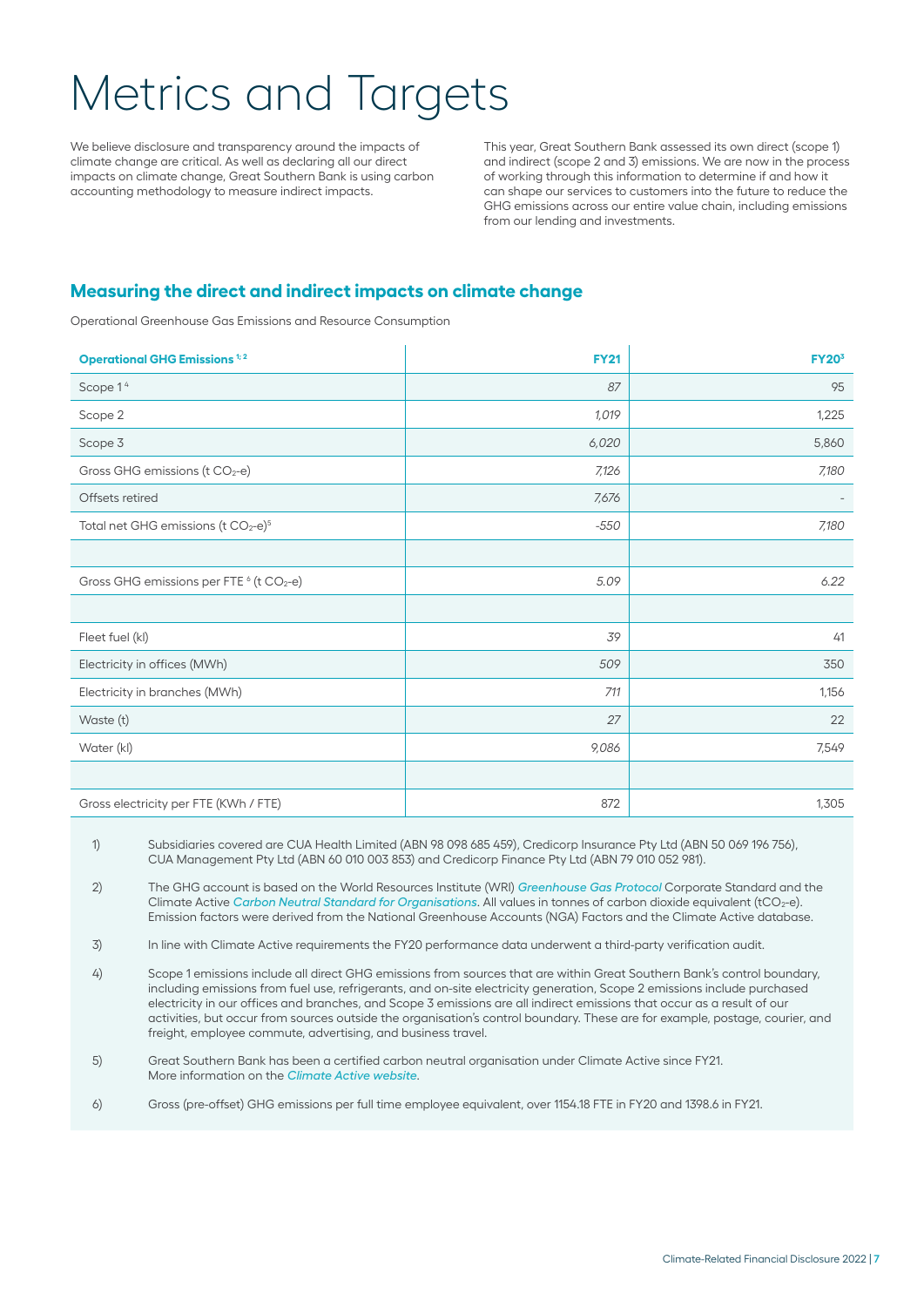### **Direct impacts**

Since FY20, Great Southern Bank has been measuring operational GHG emissions and other environmental performance indicators (energy, water, waste) for our offices and branches in Queensland, New South Wales, Victoria and Western Australia.

For FY21, our combined scope 1 (directly released from our operations) and scope 2 (released from offsite generation of electricity consumed in our operations) GHG emissions were estimated at 1,106 tonnes of carbon-dioxide equivalent emissions (tCO2-e). This represented a 16% decrease from our FY20 emissions of  $1,320$  tCO<sub>2</sub>-e.

In FY21, Great Southern Bank was certified carbon neutral under the Australian Government's Climate Active Standard for Organisations. Climate Active is the Australian Department of Industry, Science, Energy and Resources' corporate climate action program, enabling businesses to account for their GHG emissions and seek independent verification and certification. To achieve carbon neutral status, our GHG emissions have been fully offset through carbon credits from a wind power project in India and a West Arnhem Land Fire Abatement (WALFA) project in Australia. We are also committed to developing emissions reduction targets over the coming year to drive further operational GHG emissions reductions.

### **Indirect impacts**

We recognise the indirect impacts that arise from our lending and how this plays a role in the decarbonisation of the economy. In FY22, we started an assessment of GHG emissions across our portfolio using PCAF guidance, with the following key findings:

- Total GHG emissions generated by Great Southern Bank's portfolio in FY21 were estimated to be 220.768 tCO<sub>2</sub>-e. This covers scope 1, 2, and relevant scope 3 emissions.
- Weighted average carbon intensity (WACI) of each million Australian dollars lent or invested was estimated at 14.6 tCO<sub>2</sub>-e. The carbon intensity varies across asset classes and sectors, with corporate bonds, security deposits and certificates of deposits being the least, and motor vehicle loans the most, GHG intensive asset class. Residential mortgages, Great Southern Bank's single largest asset class, had a GHG intensity of 14.96 tCO<sub>2</sub>-e/A\$million.
- One tonne of GHG emissions (in  $CO<sub>2</sub>-e$ ) is generated by \$68,063 loaned or invested.

Results by asset class and sector are outlined below including the data quality scores and notable exclusions. We will continue to work to identify financial impacts and the optimum key metrics to measure and manage climate-related risks and opportunities. The process will be iterative, and we are committed to improving data quality and reporting metrics over time.

### **Financed GHG emissions**



#### **Emissions share by asset class Emissions share by sector**



#### **Emissions intensity by asset class (tCO2e/\$M) Emissions intensity by sector (tCO2e/\$M)**





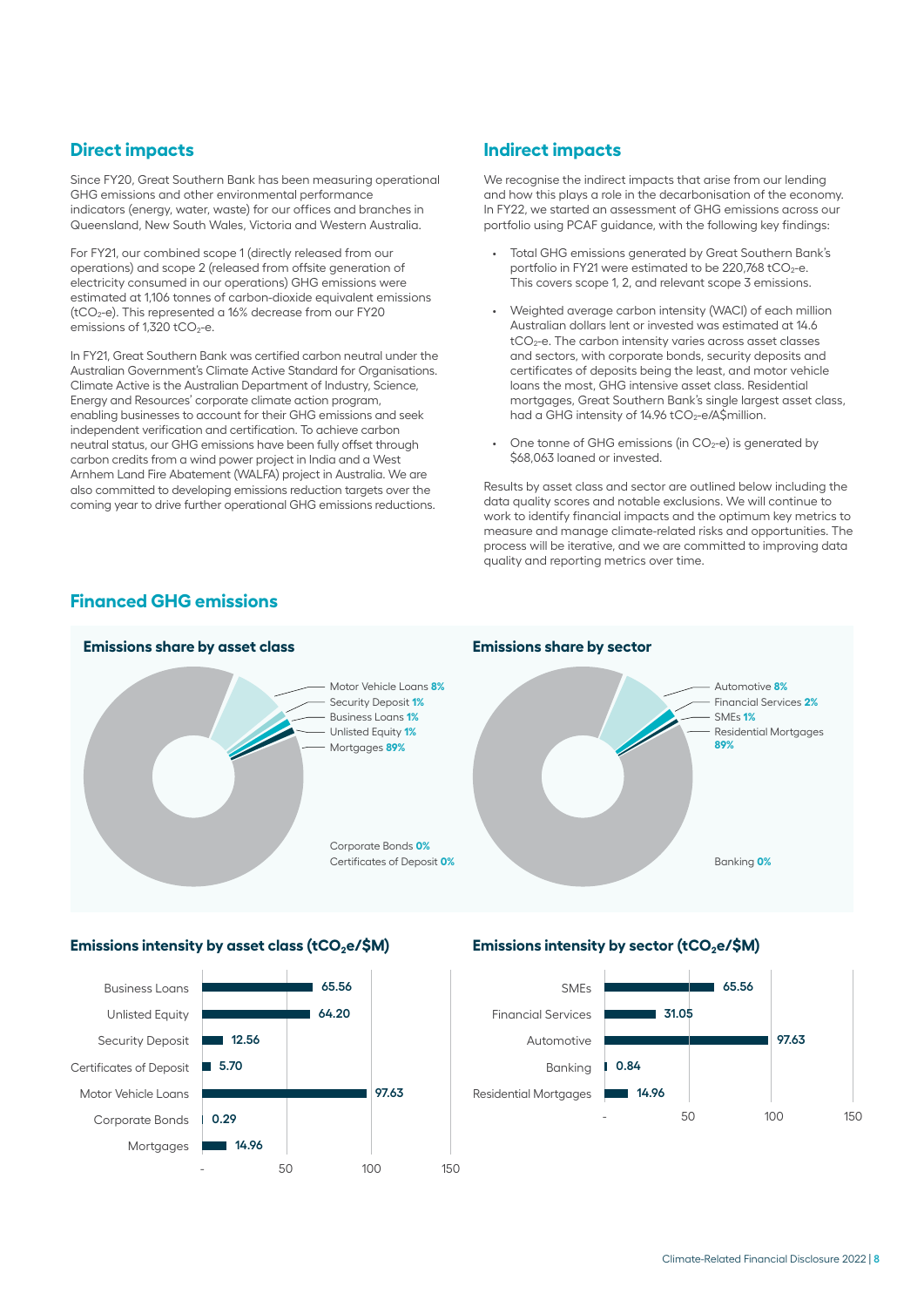### **Data tables FY21**

#### **Data Table by asset class4**

| <b>Asset</b><br><b>Class</b> | <b>Total outstanding</b><br>loans and investments<br>covered (\$M) | <b>Total Financed</b><br><b>Emissions</b><br>(tCO <sub>2</sub> e) | <b>Emissions</b><br><b>intensity</b><br>$(tCO2e/\$M)$ | <b>Dollars lent/invested</b><br>per tonne of emissions<br>generated (\$/tCO <sub>2</sub> e) |
|------------------------------|--------------------------------------------------------------------|-------------------------------------------------------------------|-------------------------------------------------------|---------------------------------------------------------------------------------------------|
| Mortgages                    | 13,093                                                             | 195,823                                                           | 14.96                                                 | 66,860                                                                                      |
| Corporate<br><b>Bonds</b>    | 1,427                                                              | 416                                                               | 0.29                                                  | 3,433,608                                                                                   |
| Motor Vehicle<br>Loans       | 179                                                                | 17,521                                                            | 97.63                                                 | 10,242                                                                                      |
| Certificates<br>of Deposit   | 160                                                                | 912                                                               | 5.70                                                  | 175,390                                                                                     |
| Security<br>Deposit          | 90                                                                 | 1,133                                                             | 12.56                                                 | 79,632                                                                                      |
| Unlisted<br>Equity           | 50                                                                 | 3,229                                                             | 64.20                                                 | 15,577                                                                                      |
| <b>Business</b><br>Loans     | 26                                                                 | 1,735                                                             | 65.56                                                 | 15,253                                                                                      |
| Total                        | 15,026                                                             | 220,768                                                           | 14.69                                                 | 68.063                                                                                      |

4 Weighted data quality scores (as defined under the PCAF standard) for this data has been estimated at 1.6 for Corporate bonds, and ranges from 4.2 to 5 for the remaining asset classes, where 1 is high quality and 5 is low quality. Great Southern Bank has elected to disclose this information, in line with the PCAF's position in its Reporting Standard that recognises "high quality data can be difficult to come by when calculating financed emissions, particularly for certain asset classes. However, data limitations should not deter financial institutions from taking the first steps toward preparing their inventories, as even estimated or proxy data can help them identify carbon-intensive hotspots in their portfolios, which can inform their climate strategies" (*<https://carbonaccountingfinancials.com>*). We will continue to investigate options to improve data quality over time.

#### **Data Table by sector5**

| <b>Asset</b><br><b>Class</b> | <b>Total outstanding</b><br>loans and investments<br>covered (\$M) | <b>Total Financed</b><br><b>Emissions</b><br>(tCO <sub>2</sub> e) | <b>Emissions</b><br><b>intensity</b><br>(tCO <sub>2</sub> e/SM) | <b>Dollars lent/invested</b><br>per tonne of emissions<br>generated<br>$(\mathsf{S}/\mathsf{tCO}_{2}\mathsf{e})$ |
|------------------------------|--------------------------------------------------------------------|-------------------------------------------------------------------|-----------------------------------------------------------------|------------------------------------------------------------------------------------------------------------------|
| Residential<br>Mortgages     | 13.093                                                             | 195,823                                                           | 14.96                                                           | 66.860                                                                                                           |
| <b>Banking</b>               | 1.587                                                              | 1,328                                                             | 0.84                                                            | 1,195,374                                                                                                        |
| Automotive                   | 179                                                                | 17.521                                                            | 97.63                                                           | 10,242                                                                                                           |
| Financial<br>Services        | 141                                                                | 4,362                                                             | 31.05                                                           | 32.211                                                                                                           |
| <b>SME<sub>s</sub></b>       | 26                                                                 | 1.735                                                             | 65.56                                                           | 15,253                                                                                                           |
| Total                        | 15,026                                                             | 220.768                                                           | 14.69                                                           | 68.063                                                                                                           |

5 Weighted data quality scores (as defined under the PCAF standard) for this data has been estimated at 1.9 for Banking, and ranges from 4.7 to 5 for the remaining sectors, where 1 is high quality and 5 is low quality. Please see footnote 4 above for further context.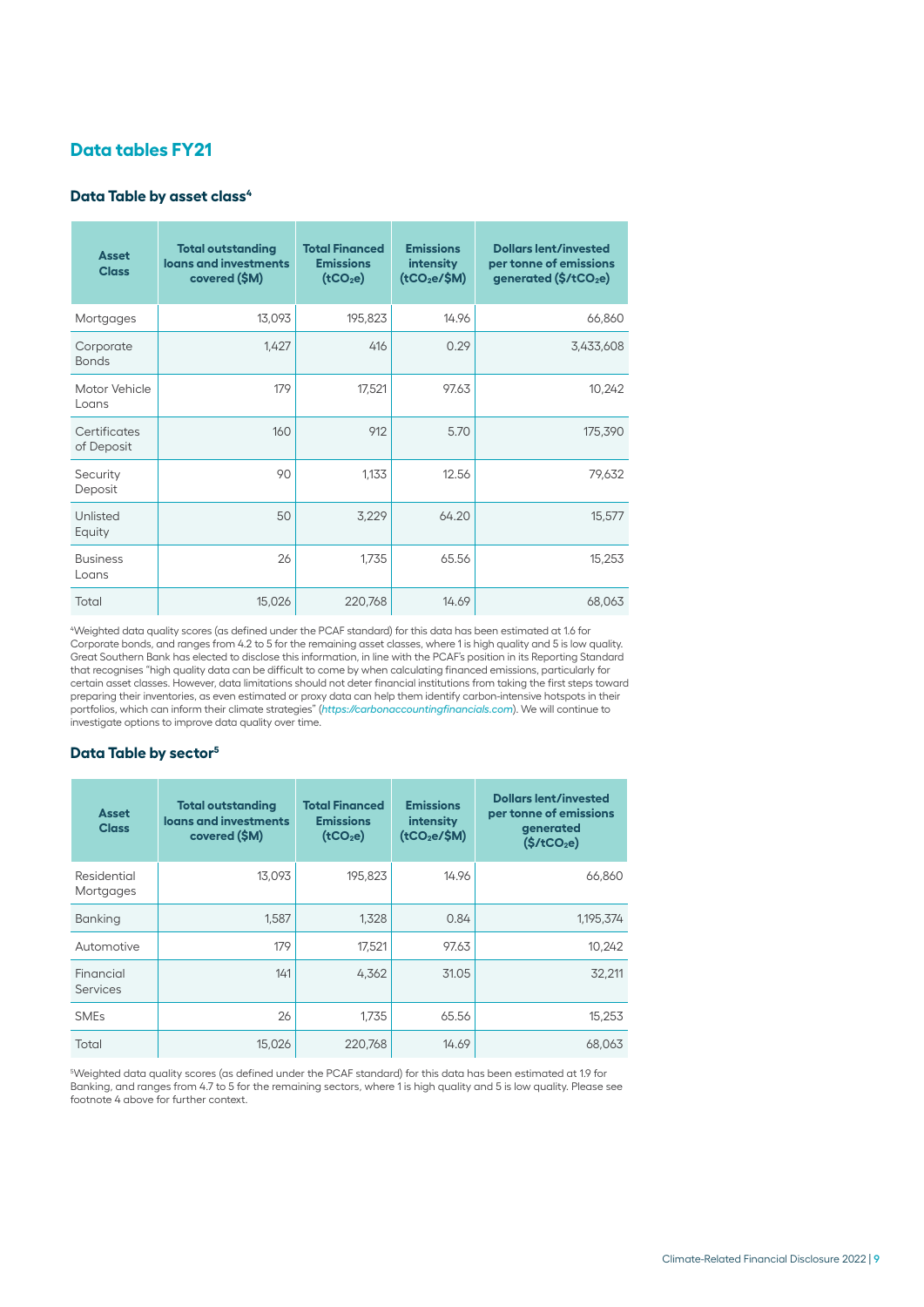### Next Steps



Further assess climate-related risks and opportunities and develop strategic responses and control measures to minimize impacts to our business



### Become signatory to TCFD and PCAF



Consider customer and business opportunities created through the transition to net zero e.g. products and investments



Develop Climate Action Plan and understand a pathway to net zero in line with the Paris Agreement